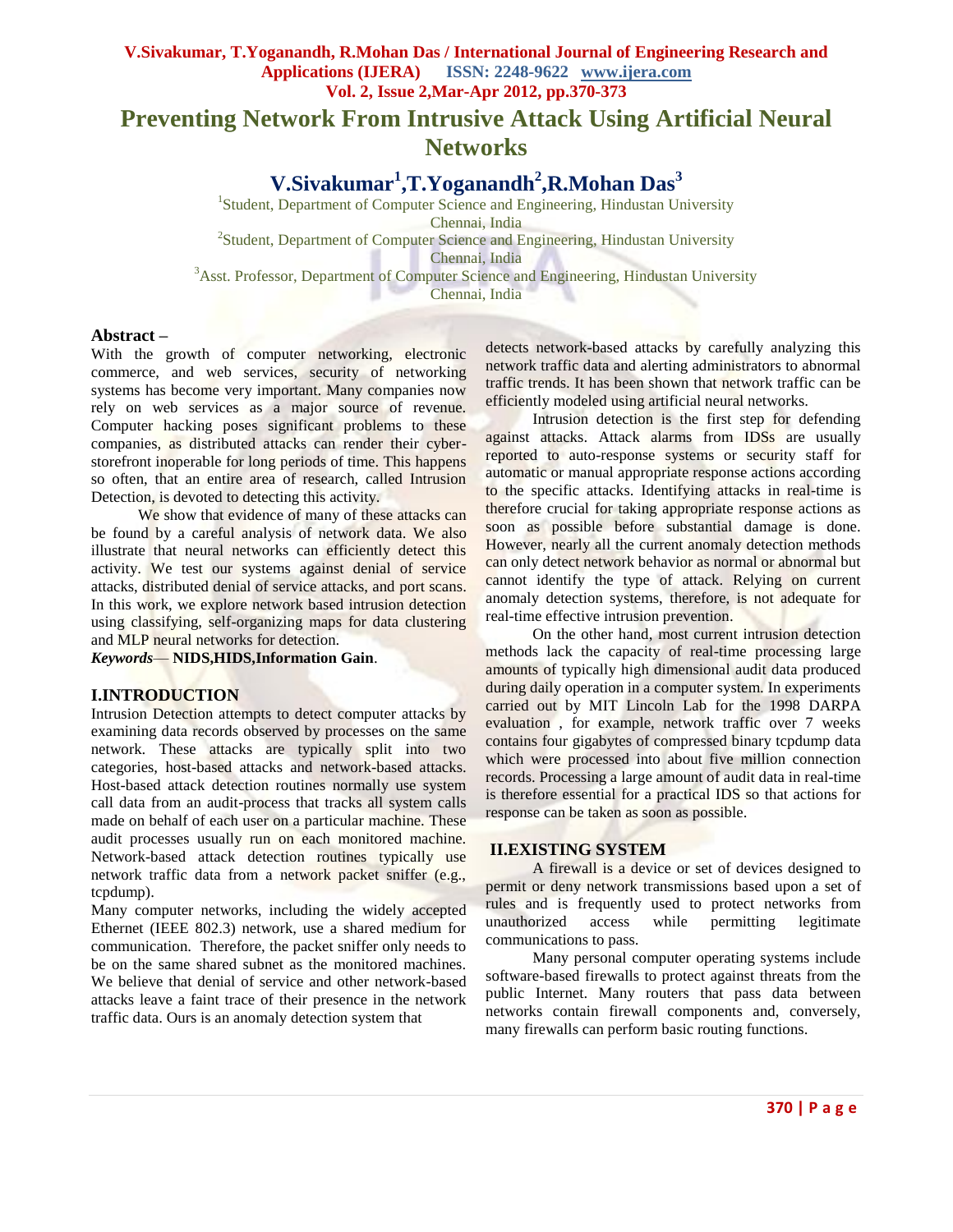- 1. Firewalls evolve due to cracker's ability to circumvent those increases.
- 2. "Always on" connections created by Cable and DSL connections create major problems for firewalls. This can be compared to leaving your car running with the keys in it and the doors unlocked which a thief may interpret as an invitation to "Please steal me".
- 3. Firewalls cannot protect you from internal sabotage within a network or from allowing other user's access to your PC.
- 4. Firewalls cannot edit indecent material like pornography, violence, drugs and bad language. This would require you to adjust your browser security options or purchase special software to monitor your children's Internet activity.
- 5. Firewalls offer weak defense from viruses so antiviral software and an IDS (intrusion detection system) which protects against Trojans and port scans should also complement your firewall in the layering defense.
- 6. Some firewalls claim full firewall capability when it's not the case. Not all firewalls are created equally or offer the same protection so it's up to the user to do their homework.
- 7. Cost varies. There are some great free firewalls available to the PC User but there are also a few highly recommended products, which can only be purchased. The difference may be just the amount of support or features that a User can get from a free product as opposed to a paid one and how much support that user thinks he or she will require.
- 8. A firewall protection is limited once you have an allowable connection open. This is where another program should be in place to catch Trojan horse viruses trying to enter your computer as unassuming normal traffic.
- 9. There have been claims made by IDS (Intrusion Detection System) companies where Trojan's were detected such as the RuX FireCracker v 2.0 which disabled certain Firewalls programs thus leaving the PC vulnerable to malicious actions.

## **III.PROPOSED SYSTEM**

An intrusion detection system (IDS) is a device or software application that monitors network and/or system activities for malicious activities or policy violations and produces reports to a Management Station. Some systems may attempt to stop an intrusion attempt but this is neither required nor expected of a monitoring system. Intrusion detection and prevention systems (IDPS) are primarily focused on identifying possible incidents, logging

information about them, and reporting attempts. In addition, organizations use IPSec for other purposes, such as identifying problems with security policies, documenting existing threats, and deterring individuals from violating security policies. IPSec have become a necessary addition to the security infrastructure of nearly every organization. For the purpose of dealing with IT, there are two main types of IDS:

## **Network intrusion detection system (NIDS)**

 Is an independent platform that identifies intrusions by examining network traffic and monitors multiple hosts. Network intrusion detection systems gain access to network traffic by connecting to a network hub, network switch configured for port mirroring, or network tap. In a NIDS, sensors are located at choke points in the network to be monitored, often in the demilitarized zone (DMZ) or at network borders. Sensors capture all network traffic and analyze the content of individual packets for malicious traffic.

## **Host-based intrusion detection system (HIDS)**

 It consists of an agent on a host that identifies intrusions by analyzing system calls, application logs, filesystem modifications (binaries, password files, capability databases, Access control lists, etc.) and other host activities and state. In a HIDS, sensors usually consist of a software agent. Some application-based IDS are also part of this category.

# **IV.EXPERIMENTS AND TESTING**

## **Data set**

We used network data in the experiments to validate the proposed model. The network data is distributed by MIT Lincoln Lab for 1998 DARPA evaluation and has been widely used for evaluating various intrusion detection methods. The data contains traffic in a simulated military network that consists of hundreds of hosts. Altogether the data includes 7 weeks of training set and 2 weeks of test set that were not from the same probability distribution as the training set. Since the probability distribution is not the same, in our experiments, we only use the training set and sample one part of the data for training and another part of the data for testing. The raw training set of the data contains about 4 gigabytes of compressed binary tcpdump data of network traffic and it was pre-processed into about 5 million connection records by Lee et al. A connection is a sequence of TCP packets starting and ending at some well defined times, between which data flows from a source IP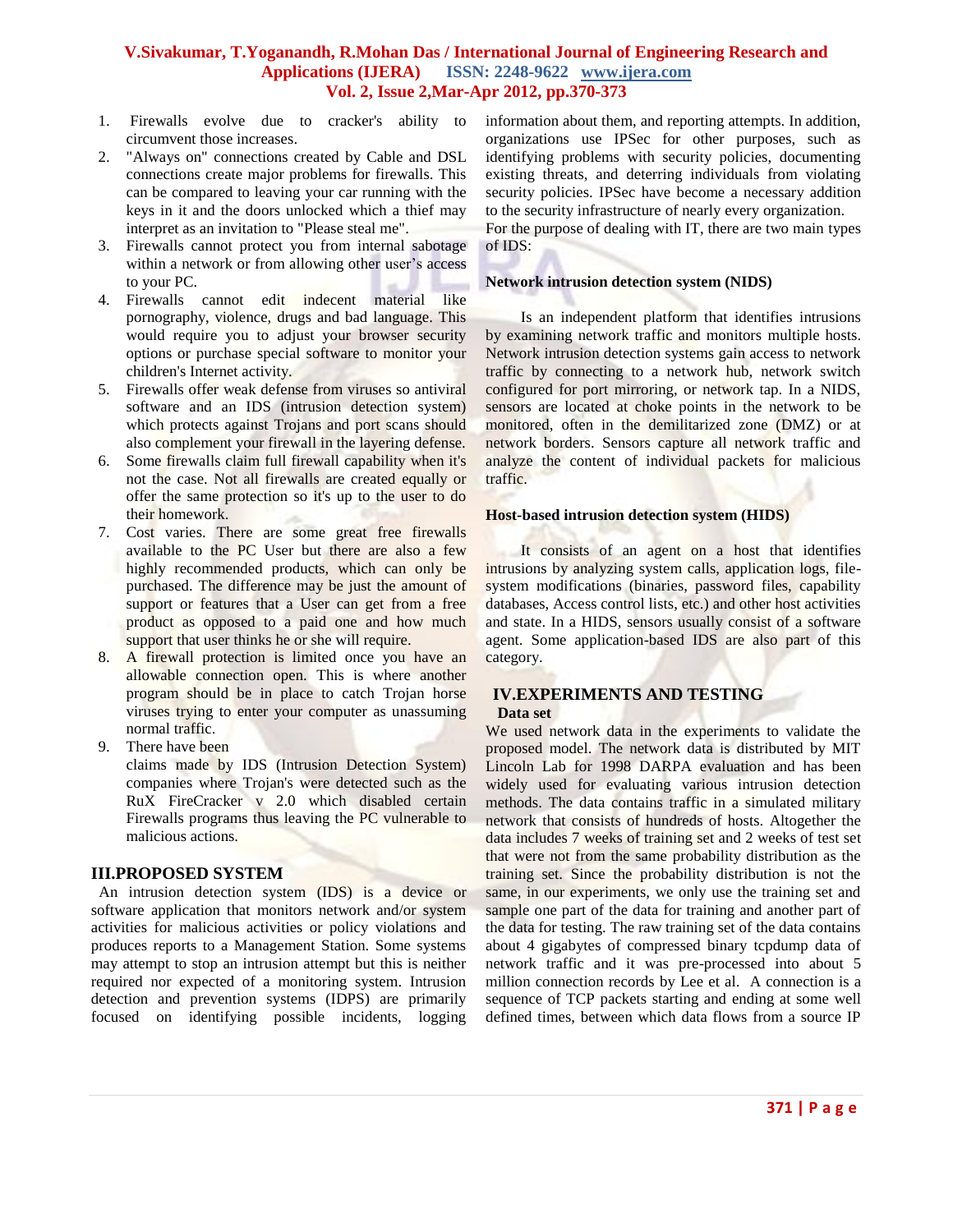address to a target IP address under some well defined protocol.

In the 10% subset data, each network connection is labeled as either normal, or as an

Exactly one specific kind of attack. A connection of the network data contains 41 features. These features were extracted by Lee et al. from the raw data divided into three groups: basic features of individual TCP connections, traffic features and content features within a connection suggested by domain knowledge. Among these 41 features, 34 are numeric and 7 are symbolic. Only the 34 numeric features were used in the experiments. Each connection in the data set is thus transformed into a 34-column vector as data input for detection and identification. There are 494,021 connection records in the training set in which 97,277 are normal and 396,744 are attacks. There are 22 types of attacks in total in the subset and these attacks fall into one of 4 categories:

- 1. DOS: denial-of-service (e.g. teardrop).
- 2. R2L: unauthorized access from a remote machine (e.g. password guessing).
- 3. U2R: unauthorized access to local super user (root) privileges by a local
- a. Unprivileged user (e.g. buffer overflow attacks).
- 4. PROBE: surveillance and other probing (e.g. port scanning).

We group the network data into individual type of attack connections and normal connections for data preparation.

**V.the learning phase and neural network structure** Prior to collecting and monitoring the network traffic trends, which we believe holds the information revealing intrusions; we must first determine the neural network structure. We present the current intensity of network traffic to the neural network in the form of the number of times a host is accessed through its' different services across the network in a certain interval dt. To allow a machine to differentiate one application's traffic from another, hosts have up to 216 or 65,536 ports to which or from which traffic travels (Stevens, 94). Monitoring all of these ports through a neural network is unnecessary. It is highly unlikely that all ports on a particular host are used at the same time. Therefore, we must establish which ports are important. To determine the important ports to monitor and thus determine the architecture of our neural network, we introduced an architectural learning phase.

We first establish an architectural multiplier F, which is multiplied by the time interval dt to develop the length of our architectural learning phase. We then observe the network traffic intensity for  $F * dt$  period of time, cataloging the number of times sources access different ports on the target machine. The number of packets received at the target machine in this period of time form a set A.

The systems administrator defines for our architectural learning phase a list of known ports to watch (the set KP) and how many extra ports (ep) the algorithm can choose to add to the list. Our system simply uses the ports given by the administrator KP and the top ep ports from the remaining Figure 2: Combining given ports with most active ones in the observed active ones to find the final set of ports traffic.

The final set of ports used is  $FINALSET = KP v$ max (ep, A). The process of determining the final set of ports to use is illustrated in Fig. 2 (the administrator requests the addition of two ports to FINALSET). Once we have determined the ports to monitor, the neural network structure can be established as having  $N * M$  input nodes in which N is the number of sources and M is the number of monitored ports (|FINALSET|).

The following section will show the reason why the sources are clustered for input to the neural network. The first M nodes of the neural network input layer represent the total number of packets sent from the first source to the corresponding monitored port. The next M nodes of the input layer receive the respective total numbers of packets for the second source in the same order as the first layer, and so forth.

If only three sources have communicated with the target machine, then the architecture would contain three sets of M nodes in the input layer. Once the neural network is created, the number of inputs it receives is fixed by its structure. As mentioned before, the sources that we should monitor may change frequently from interval to

interval. At any given interval, the observed source activity could rise far above or sink far below the activity level of N sources used by the neural network in the previous interval.